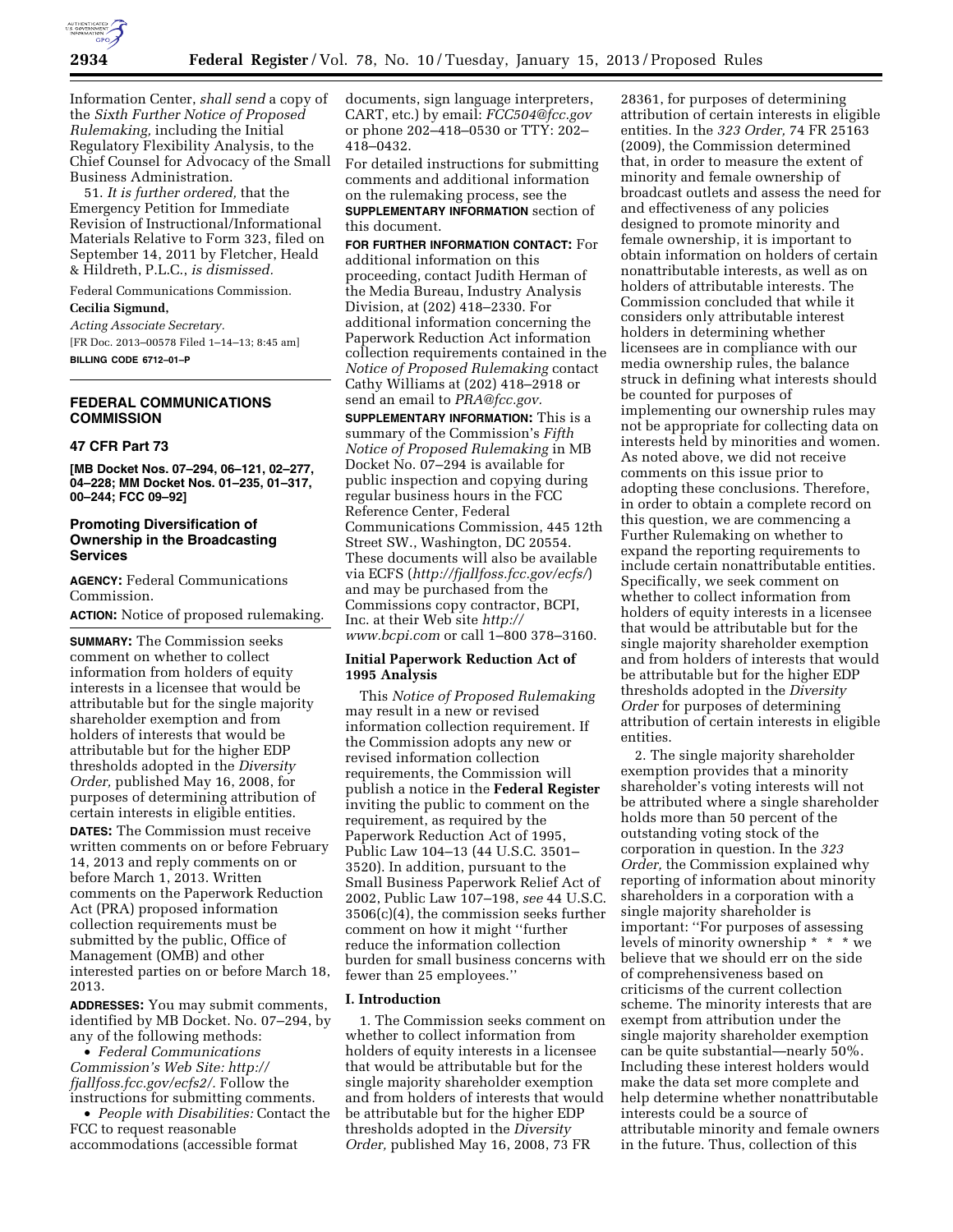information will be useful in assessing whether we need to take additional measures to increase minority ownership and in justifying any measures that we decide to take.'' The FCC proposes to require that voting stock interests that would be attributable but for the single majority stockholder exemption be reported on the biennial Form 323.

3. As is the case now, whether the holders of these direct or indirect interests in licensees that are held in vertical ownership chains will have to file a Form 323 themselves or will simply have their interest reported on a Form 323 filed by another entity would depend on the nature of the shareholder. Individuals holding such interests in licensees or in entities that hold interests in licensees would be reported on the Form 323 filed by the entity in which they hold the interest and would not have to file a form themselves. Corporations, partnerships, or other entities holding such interests in licensees or in entities that directly or indirectly hold interests in licensees, however, would both be reported on the Form 323 filed by the entity in which they hold the interest and would be required to file a Form 323 on their own behalf, using the same biennial Form 323 as all other filers would use and following the same format and instructions. The distinction made here between individuals and entities for purposes of the Form 323 filing obligation is the same distinction that applies under the current rules. The Commission seeks comment on this proposal.

4. Under the Commission's EDP standard, an interest is deemed attributable if, aggregating both equity and debt, the interest exceeds 33 percent of the total asset value (all equity plus all debt) of a broadcast station licensee, cable television system, daily newspaper or other media outlet subject to the Commission's broadcast multiple ownership or cross-ownership rules—and the interest holder also: (1) Holds an attributable interest in another media outlet in the same market that is subject to the multiple or crossownership rules; or (2) supplies over 15 percent of the total weekly broadcast programming hours of the station in which the interest is held. In the *Diversity Order,* the Commission adopted a mechanism to allow an interest holder to exceed the 33 percent threshold without triggering attribution if the investment would enable an ''eligible entity'' (as that term is defined in the *Diversity Order*) to acquire a broadcast station, provided that: (1) The combined equity and debt of the interest holder in the eligible entity is less than 50 percent; or (2) the total debt of the interest holder in the eligible entity does not exceed 80 percent of the asset value of the station being acquired by the eligible entity and the interest holder does not hold any equity interest, option or promise to acquire an equity interest, option or promise to acquire an entity interest in the eligible entity or any related entity.

5. In order to obtain more complete ownership data, the Commission proposes that interest that would be attributable but for the recently adopted EDP exemption for certain investments in eligible entities be reported on the biennial Form 323. In the *323 Order,* the Commission noted that it ''did not premise its relaxation of the EDP attribution rule on a finding that such an interest holder is unable to exert significant influence in the licensee but rather on a policy decision that relaxing the EDP rule is necessary to facilitate access to capital by eligible entities, including minority- and female-owned businesses.'' The Commission also noted that it already has determined that interests that exceed 33 percent EDP threshold confer on the interest holder an ability to influence a licensee's operations. While we do not believe there are many ownership interests held pursuant to this exemption, they are clearly interests within the scope of our concern in this proceeding. For this reason, we propose to require that they be reported. With respect to which interest holders will be report and which will also file Form 323, we propose to apply the same distinction discussed in paragraph 18 of the *5th FNPRM.* Thus, individuals holding these interests would have to be reported by the entity in which the interest is directly held but would not themselves have to file the separate ownership reports and be reported by the entity in which the interest is directly held.

6. Will collection of race, ethnicity, and gender data on the holders of these two nonattributable interests further the Commission's goals to obtain reliable data on the precise status of minority and female ownership? NAB suggests that information from nonattributable entities will not provide the Commission with any useful information on the current status of minority and female ownership of broadcast stations. We seek comment on this view. NAB states that by excluding these interests from its attribution rules, the Commission has already determined that such interests fail to confer sufficient influence over a licensee's operations. Therefore, NAB questions

how the ownership information will further the Commission's stated goals. We seek comment on NAB's position and on all aspects of our proposals.

7. We also seek comment on any adverse consequences of requiring reporting of individuals holding these nonattributable interests and of requiring entities holding these nonattributable interests to file separate Form 323s. We seek comment specifically on NAB's concern that the reporting requirement will deter investment in the broadcast industry by increasing investors' administrative and financial burdens and by requiring disclosure of information that they would otherwise consider private. CBS argues that the potential costs and other burdens of compliance with these reporting requirements could persuade nonattributable investors to invest elsewhere or even divest their existing ownership interests. We seek comment on these contentions. In the *323 Order,*  the Commission explained that our attribution rules seek to identify financial interests in licensees that convey the potential and incentive to exert significant influence over core licensee functions, and thus should be counted under the multiple ownership rules. At the same time, however, the Commission noted that it has sought to target the attribution rules precisely so as to avoid impeding capital flow to broadcasters. The Commission concluded that, in this instance, the concern about impeding capital flow does not apply, and noted that the Commission's goal is to collect information so that we can accurately assess and effectively promote diversity of ownership in the broadcast industry. We seek comment on whether a reporting requirement of nonattributable interests would adversely affect capital investment in broadcasting.

8. We seek comment on whether expanding the reporting requirements to include the two non-attributable interests we have identified will result in undue burdens on licensees, and in particular, small entities. The Commission recognized that it must balance the goal of collecting more comprehensive and more accurate data with the goal of minimizing burdens on respondents. In the *323 Order,* the Commission explained that broadcasters are familiar with and accustomed to keeping records in accordance with the Commission's existing attribution rules, which provide useful, fairly bright-line criteria to determine which interests must be reported and which interests do not need to be reported. CBS suggests that broadcasters often do not possess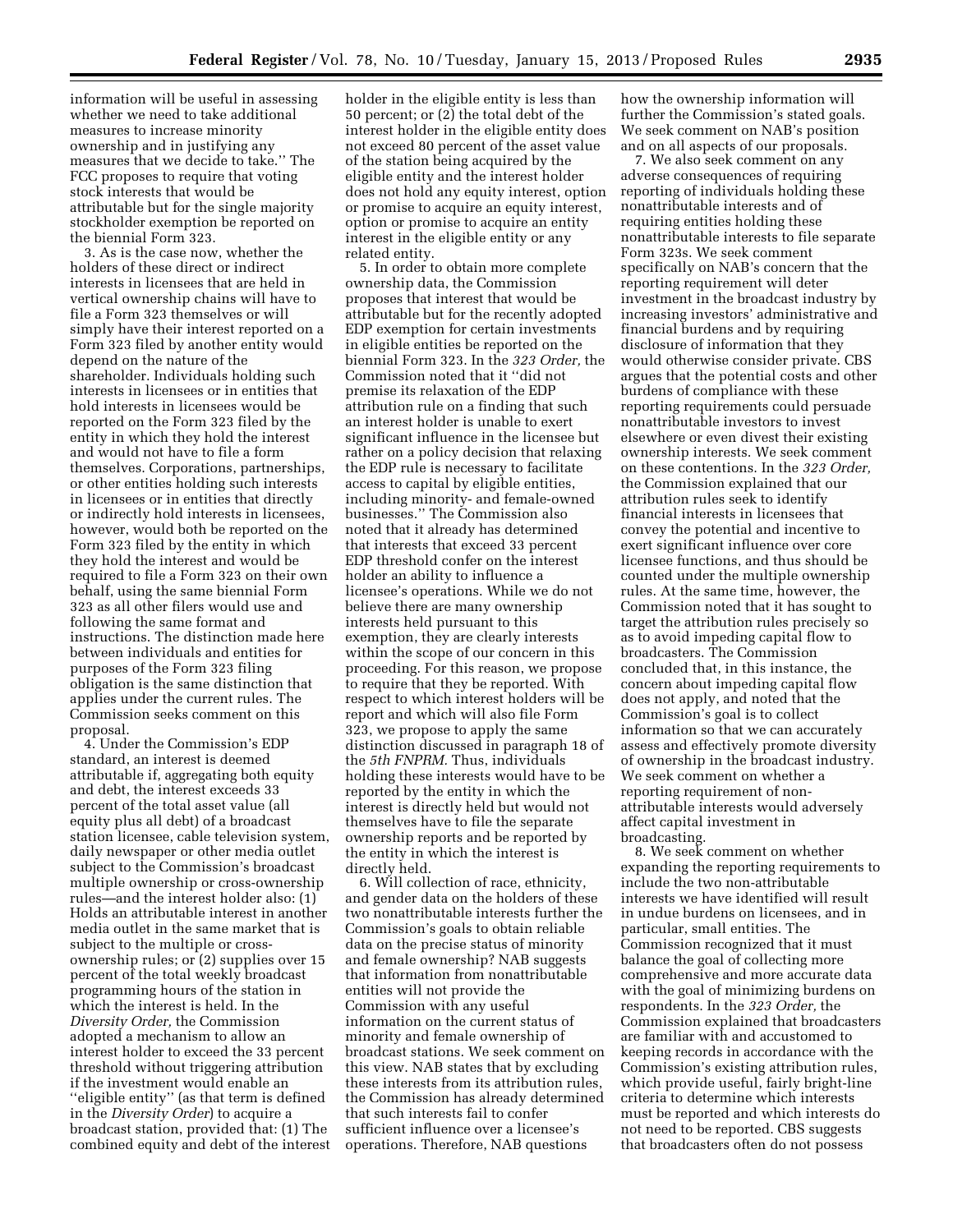the reportable information because publicly traded companies may have limited knowledge of the demographic information of a majority of shareholders, and may not know the underlying beneficial owners when the stocks are held by banks or other financial institutions. We seek comment on whether licensees or other entities required to file revised Form 323 currently possess information on minority shareholders of single majority shareholder corporations. If not, what is the burden of collecting this information? Will licensees, parent corporations, or other entity filers have to obtain specialized counsel and conduct additional surveys to comply with the reporting requirement, as suggested by CBS? We seek comment on whether the benefits of obtaining comprehensive minority and female ownership data outweigh the increased burden on respondents. Are alternatives available to reduce the filing burden without reducing the accuracy or completeness of the data?

9. We also seek comment on NAB's suggestion that, if the Commission adopts the reporting requirement discussed above, it should limit the reportable information to race, gender, and ownership percentage of the nonattributable investors, rather than full reporting of their names, addresses, familial relationships, and other media holdings. Would data thus limited provide the Commission and outside researchers with sufficient information to conduct studies? If information on nonattributable media holdings is omitted, as suggested by NAB, would the Commission lack sufficient information to accurately determine the universe of minority and female ownership in broadcasting?

#### **II. Procedural Matters**

10. *Ex Parte Rules.* The proceeding this *5th Further Notice of Proposed Rulemaking* initiates shall be treated as a ''permit-but-disclose'' proceeding in accordance with the Commission's *ex parte* rules. Persons making *ex parte*  presentations must file a copy of any written presentation or a memorandum summarizing any oral presentation within two business days after the presentation (unless a different deadline applicable to the Sunshine period applies). Persons making oral *ex parte*  presentations are reminded that memoranda summarizing the presentation must (1) list all persons attending or otherwise participating in the meeting at which the *ex parte*  presentation was made, and (2) summarize all data presented and arguments made during the

presentation. If the presentation consisted in whole or in part of the presentation of data or arguments already reflected in the presenter's written comments, memoranda or other filings in the proceeding, the presenter may provide citations to such data or arguments in his or her prior comments, memoranda, or other filings (specifying the relevant page and/or paragraph numbers where such data or arguments can be found) in lieu of summarizing them in the memorandum. Documents shown or given to Commission staff during *ex parte* meetings are deemed to be written *ex parte* presentations and must be filed consistent with rule 1.1206(b). In proceedings governed by rule 1.49(f) or for which the Commission has made available a method of electronic filing, written *ex parte* presentations and memoranda summarizing oral *ex parte*  presentations, and all attachments thereto, must be filed through the electronic comment filing system available for that proceeding, and must be filed in their native format (*e.g.,* .doc, .xml, .ppt, searchable .pdf). Participants in this proceeding should familiarize themselves with the Commission's *ex parte* rules.

11. *Comments and Reply Comments.*  Pursuant to §§ 1.415 and 1.419 of the Commission's rules, 47 CFR 1.415, 1.419, interested parties may file comments and reply comments on or before the dates indicated on the first page of this document. Comments may be filed using the Commission's Electronic Comment Filing System (ECFS). *See Electronic Filing of Documents in Rulemaking Proceedings,*  63 FR 24121 (1998).

■ Electronic Filers: Comments may be filed electronically using the Internet by accessing the ECFS: *[http://](http://fjallfoss.fcc.gov/ecfs2/)  [fjallfoss.fcc.gov/ecfs2/.](http://fjallfoss.fcc.gov/ecfs2/)* 

■ Paper Filers: Parties who choose to file by paper must file an original and one copy of each filing. If more than one docket or rulemaking number appears in the caption of this proceeding, filers must submit two additional copies for each additional docket or rulemaking number. Filings can be sent by hand or messenger delivery, by commercial overnight courier, or by first-class or overnight U.S. Postal Service mail. All filings must be addressed to the Commission's Secretary, Office of the Secretary, Federal Communications Commission.

• All hand-delivered or messengerdelivered paper filings for the Commission's Secretary must be delivered to FCC Headquarters at 445 12th Street SW., Room TW–A325, Washington, DC 20554. The filing hours are 8:00 a.m. to 7:00 p.m. All hand deliveries must be held together with rubber bands or fasteners. Any envelopes and boxes must be disposed of *before* entering the building.

Gommercial overnight mail (other than U.S. Postal Service Express Mail and Priority Mail) must be sent to 9300 East Hampton Drive, Capitol Heights, MD 20743.

■ U.S. Postal Service first-class, Express, and Priority mail must be addressed to 445 12th Street SW., Washington, DC 20554.

12. *People with Disabilities:* To request materials in accessible formats for people with disabilities (braille, large print, electronic files, audio format), send an email to *[fcc504@fcc.gov](mailto:fcc504@fcc.gov)*  or call the Consumer & Governmental Affairs Bureau at 202–418–0530 (voice), 202–418–0432 (tty).

### **Initial Regulatory Flexibility Analysis**

13. As required by the Regulatory Flexibility Act of 1980, as amended (''RFA''), the Commission has prepared this Initial Regulatory Flexibility Analysis (''IRFA'') of the possible economic impact on small entities by the policies and rules proposed in this *Fifth FNPRM.* The RFA, *see* 5 U.S.C. 601–612, was amended by the Small Business Regulatory Enforcement Fairness Act of 1996 ("SBREFA"), Public Law 104–121, Title II, 110 Stat. 857 (1996). Written public comments are requested on this IRFA. Comments must be identified as responses to the IRFA and must be filed by the deadlines for comments on the first page of this document. The Commission will send a copy of the Notice, including this IRFA, to the Chief Counsel for Advocacy of the Small Business Administration (''SBA'').

14. *Need for, and Objectives of, the Proposed Rules.* The *Fifth FNPRM*  invites comment on proposed revisions to FCC Form 323 that would require entities that hold financial interests that would constitute attributable interests in the licensee (1) but for the single majority shareholder attribution exemption or (2) the higher Equity/Debt Plus threshold adopted in the Diversity Order for purposes of attributing certain interests in eligible entities to file ownership reports biennially and would require reporting in biennial ownership reports of individuals that hold such interests. Consistent with current filing requirements, an individual holding an ownership interest is not required to file Form 323. The objective of the information collection is to obtain comprehensive ownership data to further the Commission's goal to design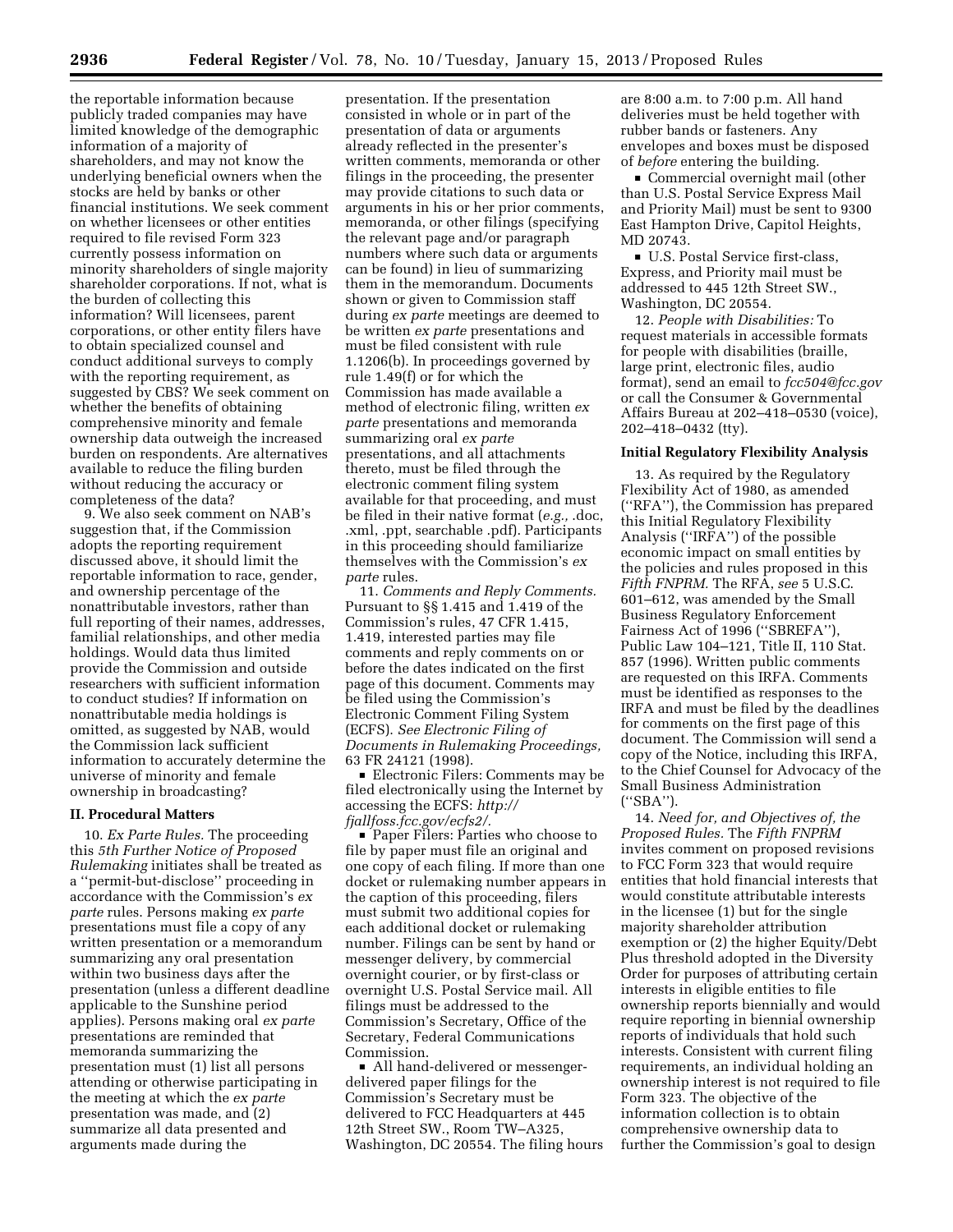policies to advance diversity in the broadcast industry.

15. *Legal Basis.* This *Fifth FNPRM* is adopted pursuant to sections 1, 2(a), 3, 4(i)–(j), 257, and 303(r), of the Communications Act of 1934, as amended, 47 U.S.C. 151, 152(a), 153, 154(i, j), 257, 303.

16. *Description and Estimate of the Number of Small Entities To Which the Proposed Rules Will Apply.* The RFA directs agencies to provide a description of, and, where feasible, an estimate of the number of small entities that may be affected by the proposed rules, if adopted. The RFA defines the term ''small entity'' as having the same meaning as the terms ''small business,'' ''small organization,'' and ''small governmental entity'' under Section 3 of the Small Business Act. In addition, the term ''small business'' has the same meaning as the term ''small business concern'' under the Small Business Act. Pursuant to 5 U.S.C. 601(3), the statutory definition of a small business applies ''unless an agency, after consultation with the Office of Advocacy of the Small Business Administration and after opportunity for public comment, establishes one or more definition of such term which are appropriate to the activities of the agency and publishes such definition(s) in the **Federal Register**.'' A small business concern is one which: (1) Is independently owned and operated; (2) is not dominant in its field of operation; and (3) satisfies any additional criteria established by the SBA.

17. *Television Broadcasting.* In this context, the application of the statutory definition to television stations is of concern. The Small Business Administration defines a television broadcasting station that has no more than \$14 million in annual receipts as a small business. Business concerns included in this industry are those ''primarily engaged in broadcasting images together with sound.'' This category description states: ''These establishments operate television broadcasting studios and facilities for the programming and transmission of programs to the public.'' In the *Fifth NPRM,* the Commission noted that upon review of the BIA Kelsey Inc. Media Access Pro Television Database, as of August 14, 2009 there were about 923 (72 percent) of the 1,289 commercial television stations in the United States with revenues of \$14 million or less. These statistics will be updated in a subsequent FRFA. The Commission notes that in assessing whether a business entity qualifies as small under the above definition, business control affiliations must be included.

''[Businesses] are affiliates of each other when one [business] controls or has the power to control the other or a third party or parties controls or has the power to control both.'' The Commission's estimate, therefore, likely overstates the number of small entities that might be affected by any changes to the filing requirements for FCC Form 323, because the revenue figures on which this estimate is based do not include or aggregate revenues from affiliated companies.

18. An element of the definition of ''small business'' is that the entity not be dominant in its field of operation. The Commission is unable at this time and in this context to define or quantify the criteria that would establish whether a specific television station is dominant in its market of operation. Accordingly, the foregoing estimate of small businesses to which the rules may apply does not exclude any television stations from the definition of a small business on this basis and is therefore overinclusive to that extent. An additional element of the definition of ''small business'' is that the entity must be independently owned and operated. It is difficult at times to assess these criteria in the context of media entities, and the Commission's estimates of small businesses to which they apply may be over-inclusive to this extent.

19. *Radio Broadcasting.* The Small Business Administration defines a radio broadcasting entity that has \$7 million or less in annual receipts as a small business. Business concerns included in this industry are those ''primarily engaged in broadcasting aural programs by radio to the public.'' According to Commission staff review of the BIA Kelsey Inc. Media Access Radio Analyzer Database as of August 14, 2009, there were about 10,660 (96 percent) of 11,100 commercial radio stations in the United States with revenues of \$7 million or less. These statistics will be updated in a subsequent FRFA. The Commission notes that in assessing whether a business entity qualifies as small under the above definition, business control affiliations must be included. ''[Businesses] are affiliates of each other when one [business] controls or has the power to control the other, or a third party or parties controls or has the power to control both.'' The Commission's estimate, therefore, likely overstates the number of small entities that might be affected by any changes to the ownership rules, because the revenue figures on which this estimate is based do not include or aggregate revenues from affiliated companies.

20. In this context, the application of the statutory definition to radio stations is of concern. An element of the definition of ''small business'' is that the entity not be dominant in its field of operation. The FCC is unable at this time and in this context to define or quantify the criteria that would establish whether a specific radio station is dominant in its field of operation. Accordingly, the foregoing estimate of small businesses to which the rules may apply does not exclude any radio station from the definition of a small business on this basis and is therefore over-inclusive to that extent. An additional element of the definition of ''small business'' is that the entity must be independently owned and operated. The Commission notes that it is difficult at times to assess these criteria in the context of media entities, and the Commission's estimates of small businesses to which they apply may be over-inclusive to this extent.

21. *Class A TV and LPTV stations.*  The rules and policies adopted herein apply to licensees of Class A TV stations and low power television (''LPTV'') stations, as well as to potential licensees in these television services. The same SBA definition that applies to television broadcast licensees would apply to these stations. The SBA defines a television broadcast station as a small business if such station has no more than \$14.0 million in annual receipts. As of June 30, 2009, there were approximately 553 licensed Class A stations and 2,386 licensed LPTV stations. Given the nature of these services, the Commission will presume that all of these licensees qualify as small entities under the SBA definition. These statistics will be updated in a subsequent FRFA. The Commission notes, however, that under the SBA's definition, revenue of affiliates that are not LPTV stations should be aggregated with the LPTV station revenues in determining whether a concern is small. The Commission's estimate may thus overstate the number of small entities since the revenue figure on which it is based does not include or aggregate revenues from non-LPTV affiliated companies.

22. *Description of Projected Reporting, Recordkeeping, and Other Compliance Requirements.* The Commission anticipates that changes in recording or recordkeeping requirements for commercial broadcast entities would result from the changes in the Commission's Form 323 necessary to implement the proposal to collect additional investor information. Entities holding two types of nonattributable interests, as described in